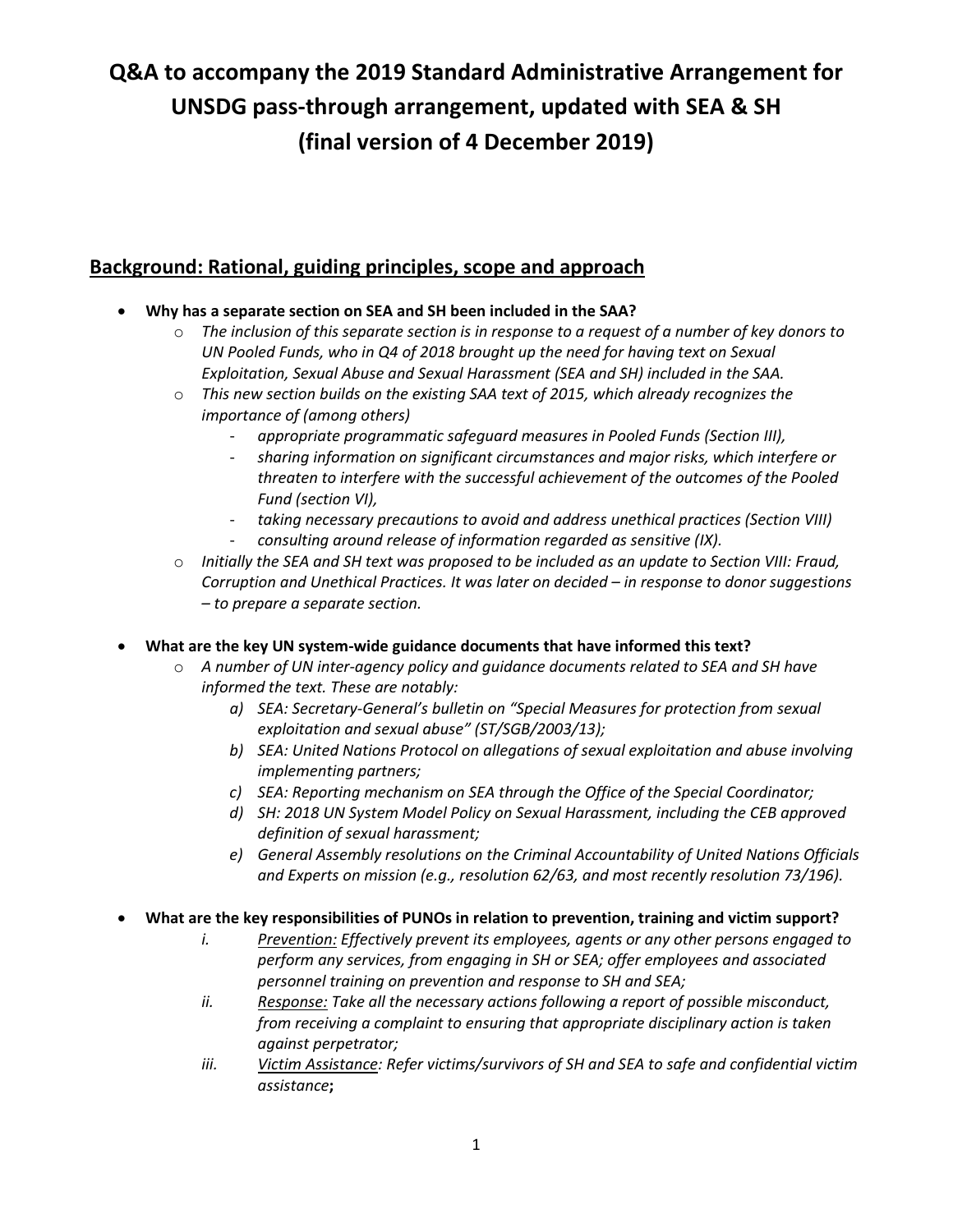• **What is the scope of the current exercise of updating the UNSDG legal templates for UN Pooled Funds?**

- o *The current update* of *the UNSDG legal templates for UN inter-agency pooled funds, which date from 2015, is limited to including language that relates to SEA and SH*
- o *In the Memorandum of Understanding (MOU), this is done through the inclusion of a new text Section VIII: Sexual Exploitation and/or Sexual Abuse and/or Sexual Harassment*
- o *In the Standard Administrative Arrangement (SAA) this is done through the inclusion of a new Section IX: Sexual Exploitation and/or Sexual Abuse and/or Sexual Harassment, and an update in Section XIII: Notices.*
- o *The MOU, which is attachment to the SAA, and the SAA are mirror documents, with the MOU being signed before the SAA is signed. Hence, the text agreed upon for the separate section on SEA and SH in the SAA is the same text that will be included in the MOU.*
- **How will this new text be applicable to existing SAAs or to new SAAs for existing UN Pooled Funds?**
	- o *The UNSDG approved SEA and SH text is in principle applicable to all UN inter-agency pooled funds that use legal templates based on the UNSDG standard legal agreements for the passthrough arrangement.*
	- o *For existing funds, the MOUs and SAAs can be updated to reflect the SEAH text; once the updated MOU is signed, the updated SAA with the separate section IX on SEAH will be available for donors to sign. For existing UN pooled funds, for which the MOU does not yet include the SEAH text, the full text of the new section IX of the SAA can be included in the payment schedule of SAAs from the day that the SEAH text is approved by the UNSDG for use.*
	- o *MOUs and SAAs for new UN pooled funds established after the SEAH text is approved by the UNSDG will all include the new section IX.*

# **Definitions:**

- **What do the following terms mean:**
	- o *An allegation is a report containing Information pointing to the possible occurrence of misconduct*
	- o *An allegation credible enough to warrant an investigation is where the available Information has been assessed as sufficient to warrant an investigation.*
	- o *A credible allegation is an allegation substantiated by evidence following an administrative investigation*

#### • **Where do the above definitions come from?**

- o *The definitions included in the Q&A were prepared by the current chair of UN Representatives of Investigation Services (UNRIS) and have been accepted by the UN organisations for use in this context.*
- o *The definition of 'credible allegation' is based on the terminology adopted by the General Assembly in its resolution 62/63 on the "Criminal accountability of United Nations officials and experts on mission", as well as in its subsequent resolutions on the same topic.*

## **Reporting to donors**

- **How can UN Pooled Fund contributors obtain information related to allegations of sexual exploitation and abuse?**
	- o *For the vast majority of UN entities participating in UN pooled funds, information on ongoing allegations of sexual exploitation and abuse can be found at [https://www.un.org/preventing-](https://www.un.org/preventing-sexual-exploitation-and-abuse/content/data-allegations-un-system-wide)*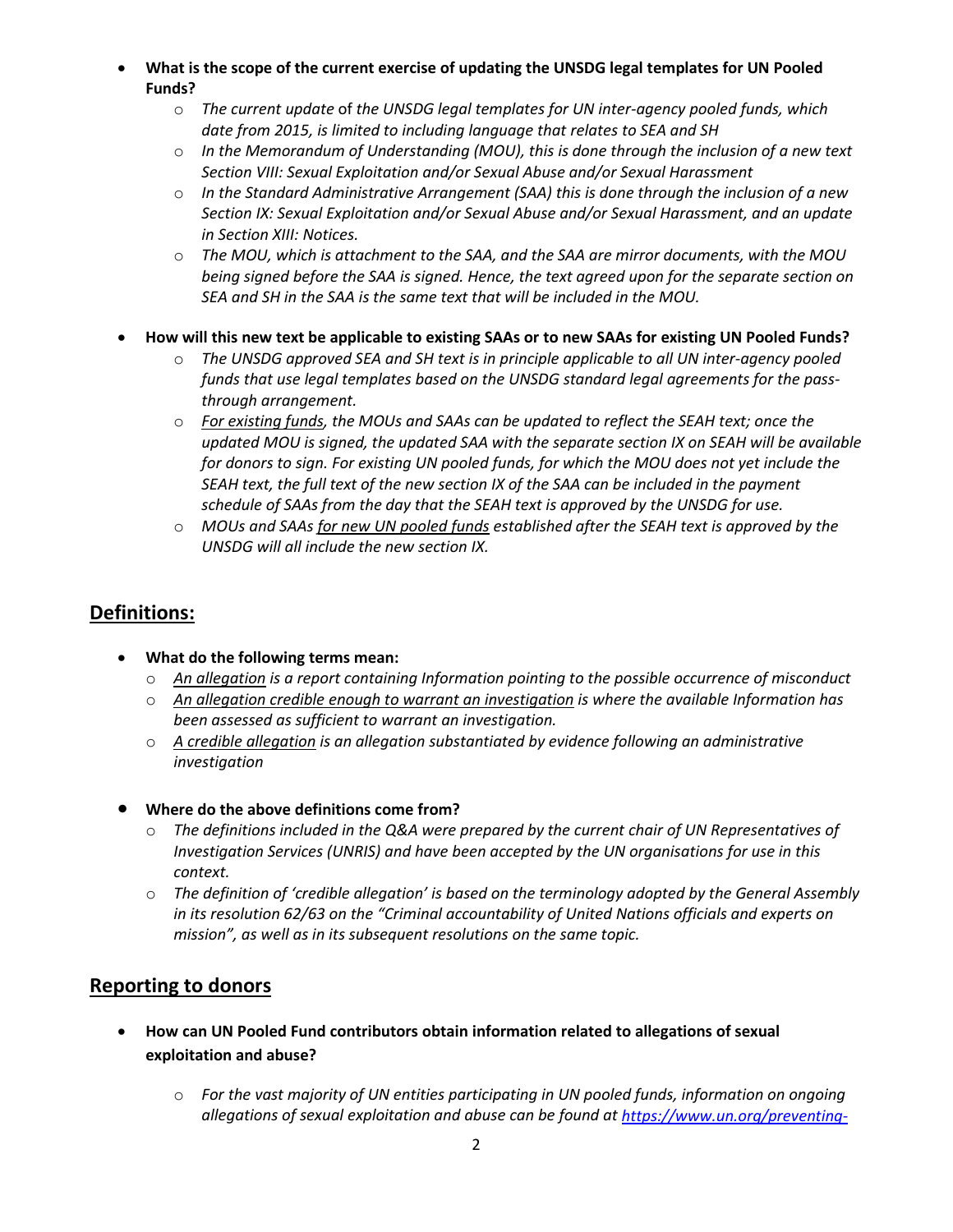*[sexual-exploitation-and-abuse/content/data-allegations-un-system-wide.](https://www.un.org/preventing-sexual-exploitation-and-abuse/content/data-allegations-un-system-wide) This website is periodically updated by the Secretariat after receiving updates from agencies, funds and programmes and after verification of information, in order to ensure compliance with all confidentiality requirements. The Reporting Standards and frequency of reporting are outlined on the website, with ongoing efforts to increase the frequency of reporting. In the SAA this reporting mechanism is referred to as 'The Report'.*

- o *A few UN organisations are currently not using 'The Report' as a reporting mechanism for SEA, but rather their own UN entity specific SEA reporting mechanism. This is notably the case for some UN organisations whose status is different to that of the UN secretariat entities, funds and programmes. Details on the reporting mechanism of these organisations is / will be included in the Annex to the extent that they are recipients of UN Pooled Funding. In 2018, UN organisations that as of now have not signed up to using the Report together received less than 1 % of the transfers out of UN Pooled Funds.*
- **How will reporting on SH be handled?**
	- o *See SAA text (section 3 c – iv)*

#### • **What is the role of the Steering Committee Chair in reporting on cases that fall under section IX?**

- o *See SAA text. The Steering Committee has no active role in reporting, apart from in those cases where the respective Participating UN Organization determined that a case of SEA would have significant impact on a Participating UN Organisation's partnership with the Fund and/or with the Donor(s). In those cases, the Participating UN Organisation will inform the Administrative Agent and the UN chair of the Steering Committee that a specific case, reported within the framework of 'the Report', has been substantiated and relates to a Pooled Fund. It is the responsibility of the Administrative Agent to communicate promptly with the relevant integrity / investigation offices (or equivalent) of the Donor.*
- o *This ensures that the Steering Committee chair is aware of an issue that may have a significant impact on the Fund and may interfere with the successful achievement of its outcomes. This is aligned with the role assigned to the Steering Committee Chair in the 2019 UNSDG Management and Accountability Framework chapter on UN inter-agency Pooled Funding.*

#### **Communication and transparency**

- **What are the expectations on the communication around release of information regarded as sensitive?**
	- o *The information being shared on SEA reflects the standards of reporting of the Secretary-General's reporting mechanism on Sexual Exploitation and Sexual Abuse (the Report) and contains the same level of detail as found in the Report.*
	- o *Donor, the Administrative Agent and the Participating UN Organizations are committed to principles of transparency with regard to the implementation of the Programme, consistent with their respective regulations, rules, policies and procedures. The Donor, the Administrative Agent, Participating UN Organizations and the Host Government, if applicable, will endeavor to consult prior to publication or release of any information regarded as sensitive. See 2015 SAA, section IX (2019 SAA, section X).*